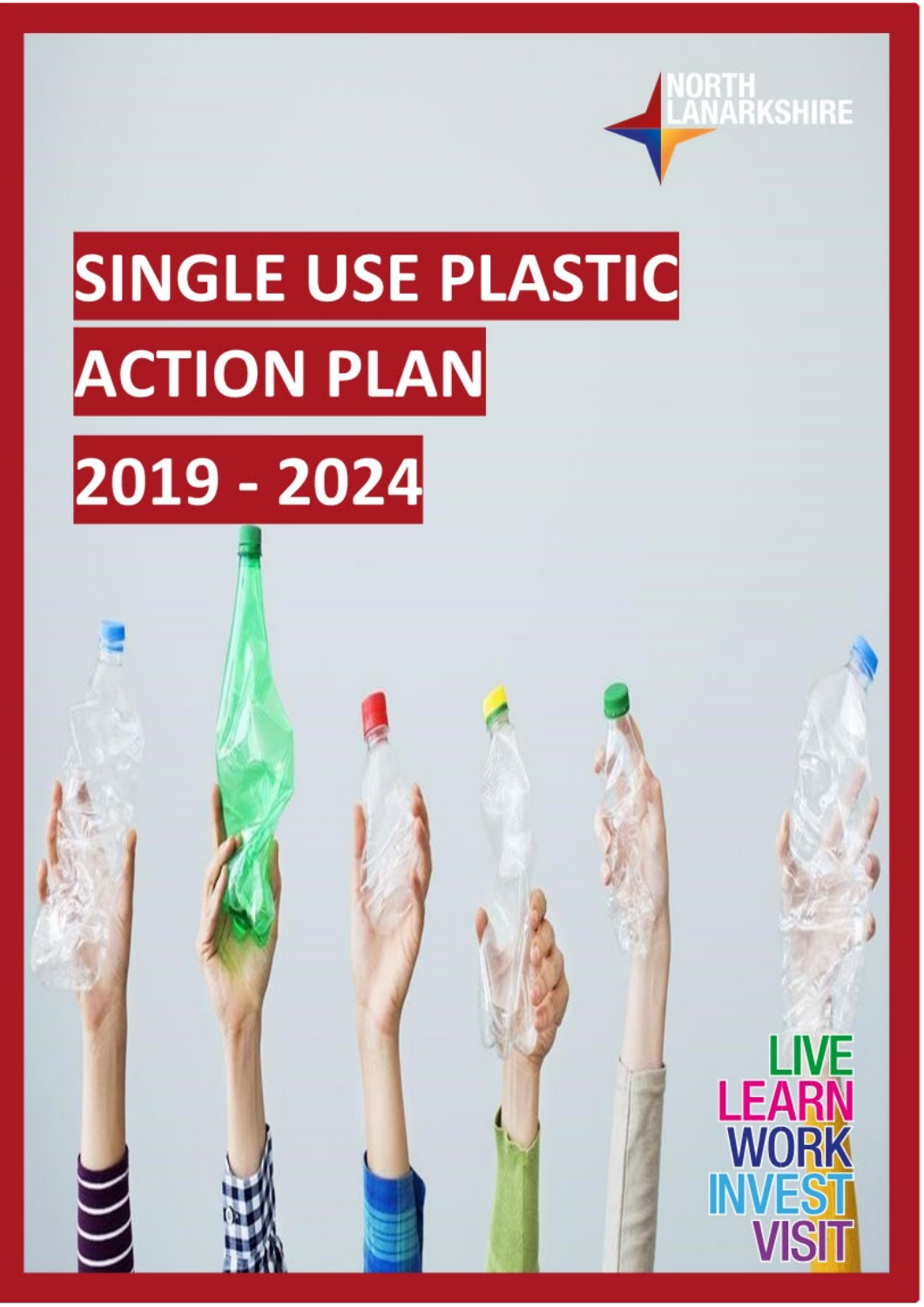## <span id="page-1-0"></span>Version control

| Author                      | Jill Bryans and Robert Pew<br>Nicole Paterson |                                                 | Contact             | bryansj@northlan.gov.uk   |  |             |
|-----------------------------|-----------------------------------------------|-------------------------------------------------|---------------------|---------------------------|--|-------------|
| Owner                       |                                               |                                                 |                     | patersonN@northlan.gov.uk |  |             |
|                             |                                               |                                                 |                     |                           |  |             |
| <b>Date</b>                 | September 2019                                | <b>Version</b>                                  | 04.9                | Document status           |  | draft       |
|                             |                                               |                                                 |                     |                           |  |             |
| <b>Governance Committee</b> |                                               | <b>Environment and Transportation Committee</b> |                     |                           |  |             |
| Date approved               |                                               |                                                 | November 2019 (tbc) | <b>Review date</b>        |  | August 2020 |
|                             |                                               |                                                 |                     |                           |  |             |

#### Strategic Alignment

The Single Use Plastic Action Plan supports our priority to 'Enhance participation, capacity and empowerment across our communities' and helps deliver two underlying ambition statements.

Ambition 16: Transform our natural environment to support wellbeing and inward investment and enhance it for current and future generations.

Ambition 17: Ensure we keep our environment clean, safe and attractive.

| Change record |  |        |  |  |
|---------------|--|--------|--|--|
| <b>Date</b>   |  | Author |  |  |
| Change made   |  |        |  |  |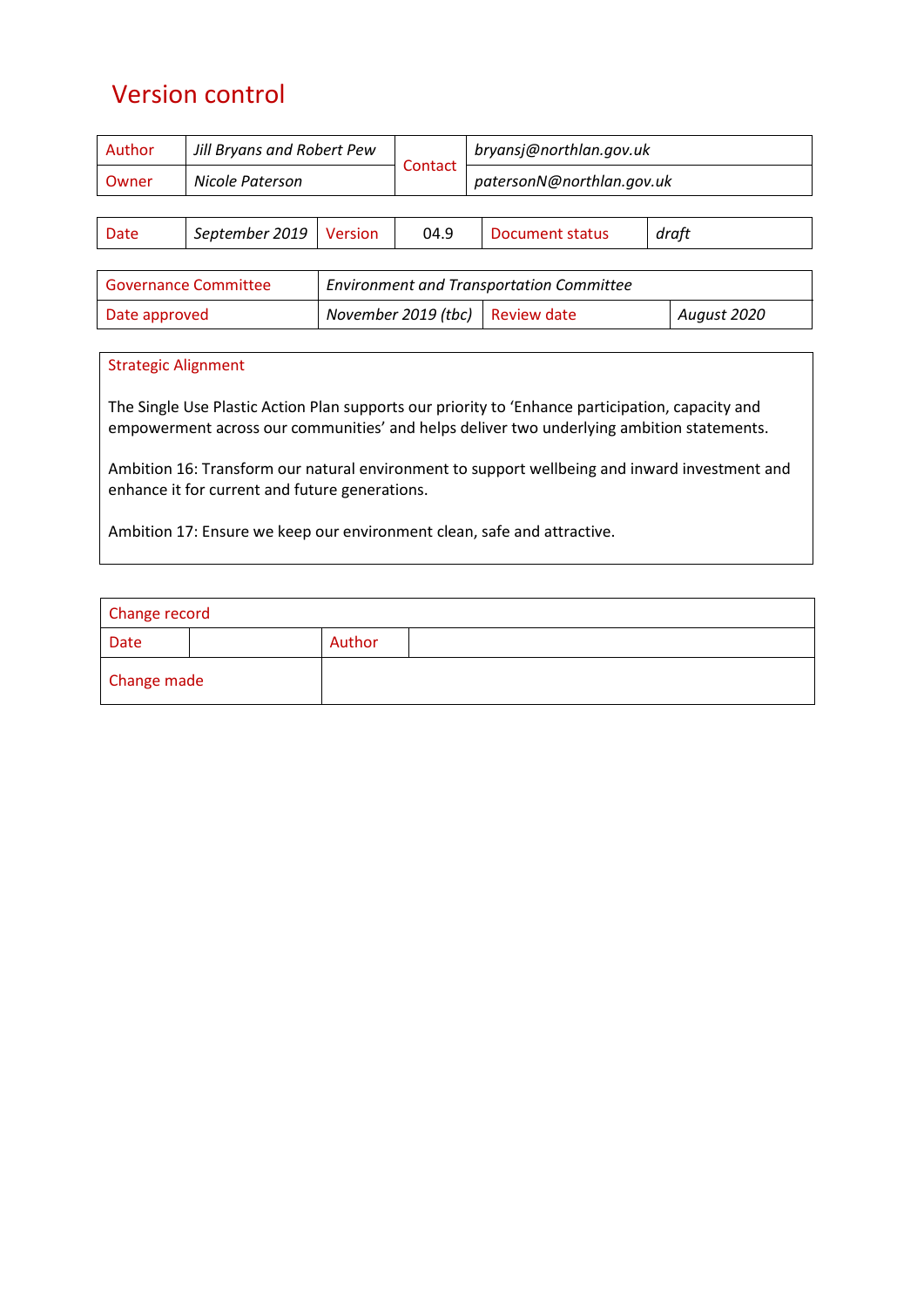## Contents

| 1.1<br>1 <sub>2</sub><br>1.3 |  |
|------------------------------|--|
|                              |  |
|                              |  |
|                              |  |
|                              |  |
|                              |  |
| $2.2^{\circ}$                |  |
|                              |  |
| 3.1<br>3.2<br>3.3<br>3.4     |  |
| 3.5<br>3.6                   |  |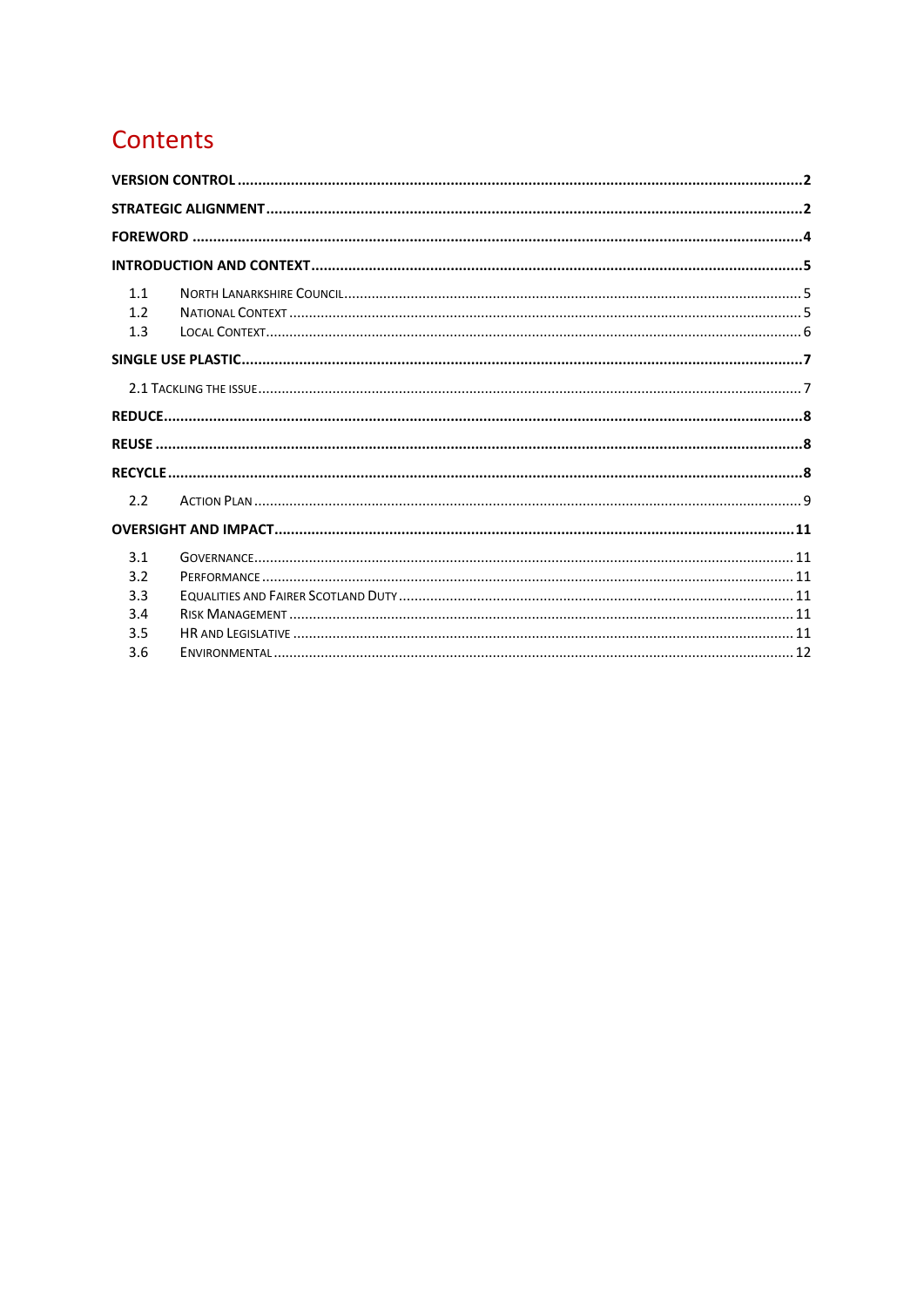## <span id="page-3-0"></span>foreword

In these challenging times, it is essential that we recognise the importance the environment plays in our ambition that North Lanarkshire is **the** place to Live, Learn, Work, Invest and Visit.

I am delighted to present the Single Use Plastic Action Plan for North Lanarkshire. The plan is an integral part of the Environment Strategy which brings together separate but related strategies, policies and plans to ensure a one council approach to the environment.

Plastic is popular because it's lightweight, durable and inexpensive compared to other materials. The problem is that it is designed to last forever, but we often use it only once. These single use plastic items are having a disproportionate impact on the environment. On average, each Scottish household is binning 27kg of food and drink plastic that could have been put in the relevant recycling bins. This plastic could have been worth £5.7 million if recycled, but instead costs an estimated £5.3 million to send to landfill.

As a council, we realise the influential role we play in setting an example to our employees and communities. This plan sets out how we aim to achieve reductions in our use of single use plastic over the next five years.

Please support our plan and help play your part in caring for our future generations.

**Michael McPake** Convener of Environment and Transportation Committee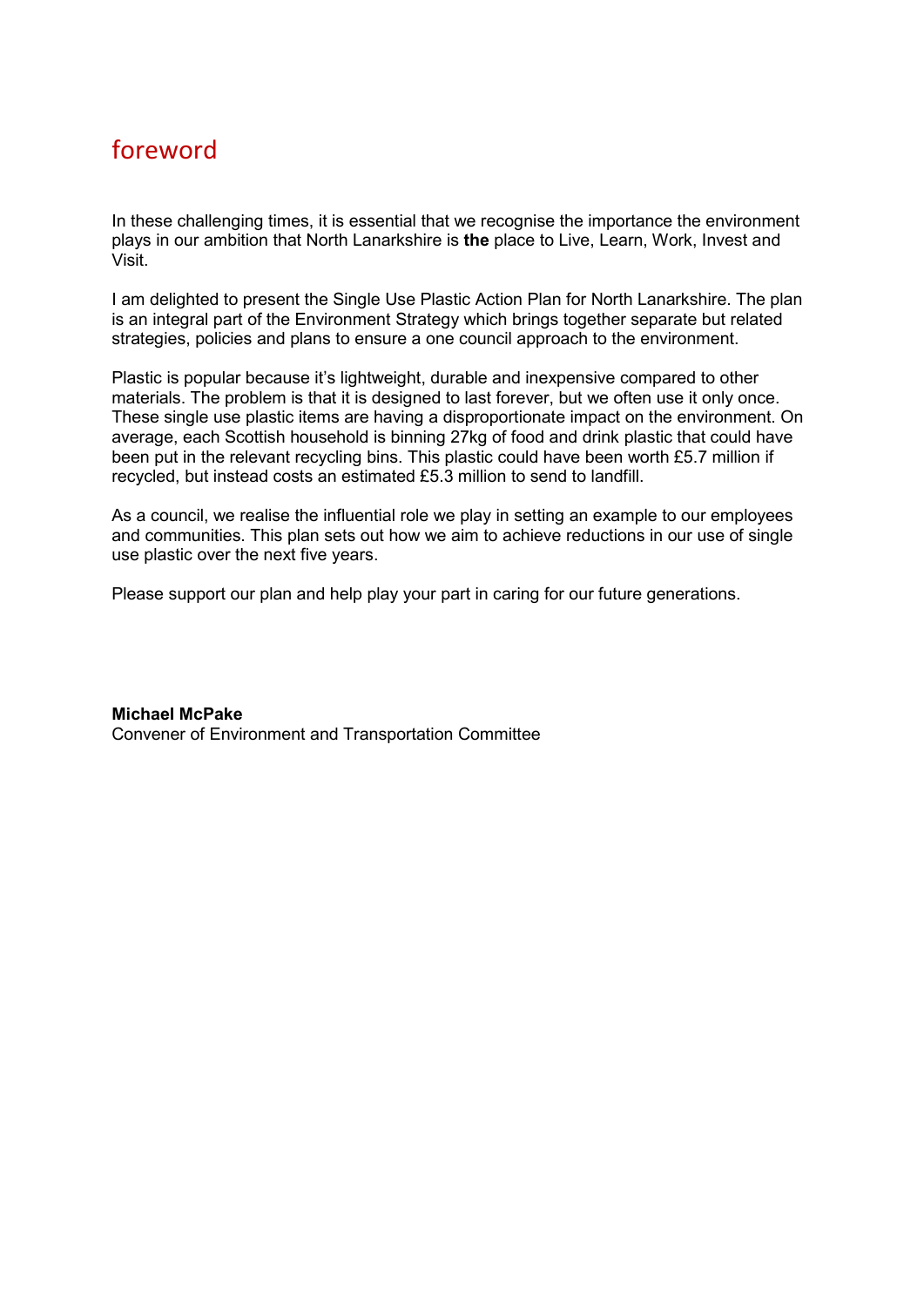### <span id="page-4-0"></span>introduction and context

#### <span id="page-4-1"></span>1.1 North Lanarkshire Council

North Lanarkshire is Scotland's fourth largest local authority area and is ideally situated in the heart of Scotland with excellent transport links to the rest of Scotland and beyond. We have a resident population of 339,390, and the most favourable estimate for population growth in 10 years, even before our significant growth targets are considered.

Our population is expected to increase by 1% by the year 2026, compared to a growth of 3.2% in Scotland. The population is then predicted to decrease by 0.9% (3,188 people) between the years 2026 to 2041.

We have one of the strongest and fastest growing economies in Scotland with Gross Value Added (the measure of the value of goods and services produced) increasing by 2.2% between 2015 and 2016, and rising from £6.38billion to £6.52billion. And we have higher levels of employment with unemployment figures reducing from a high in 2012 of 11.2% to 3.6% in 2019.

We are not complacent, however, and have a vision that North Lanarkshire is the place to Live, Learn, Work, Invest, and Visit. We are driving inclusive economic growth, increasing skills, and generating jobs and training opportunities. Large scale regeneration and infrastructure projects are planned and we will put local people first to maintain and improve facilities, services, and supports. We aim to ensure that the benefits of economic growth and prosperity reach all of our communities with a fairer distribution of wealth across North Lanarkshire.

#### <span id="page-4-2"></span>1.2 National Context

This century must see urgent action to tackle global environmental challenges – climate change, biodiversity loss, pollution, resource depletion and waste – to safeguard the wellbeing and prosperity of people around the globe. Current patterns of consumption and production are simply not sustainable. If everyone in the world lived as we do in Scotland, it would require the resources of more than three planets.

We need to adapt to prosper – socially, economically and environmentally – within planetary limits: to work towards a world where no country uses more resources than the Earth can support and to replenish the natural systems that sustain us. This transformation will require commitment, collaboration, innovation and political leadership.

In individual areas of environmental policy, Scotland already has strong, ambitious strategies in place. In particular the Government outlined the following six draft outcomes which it would aspire to achieve the following.

- *1. We are a climate leader and play our full role in limiting global temperature rise to well below 2°C.*
- *2. We are a zero waste, resource efficient nation.*
- *3. Our biodiversity is protected and enhanced, supporting healthy ecosystems.*
- *4. Our air, freshwater, seas and soils are of excellent quality.*
- *5. Everyone can access, enjoy and connect with nature.*
- *6. The global footprint of our consumption and production is sustainable.*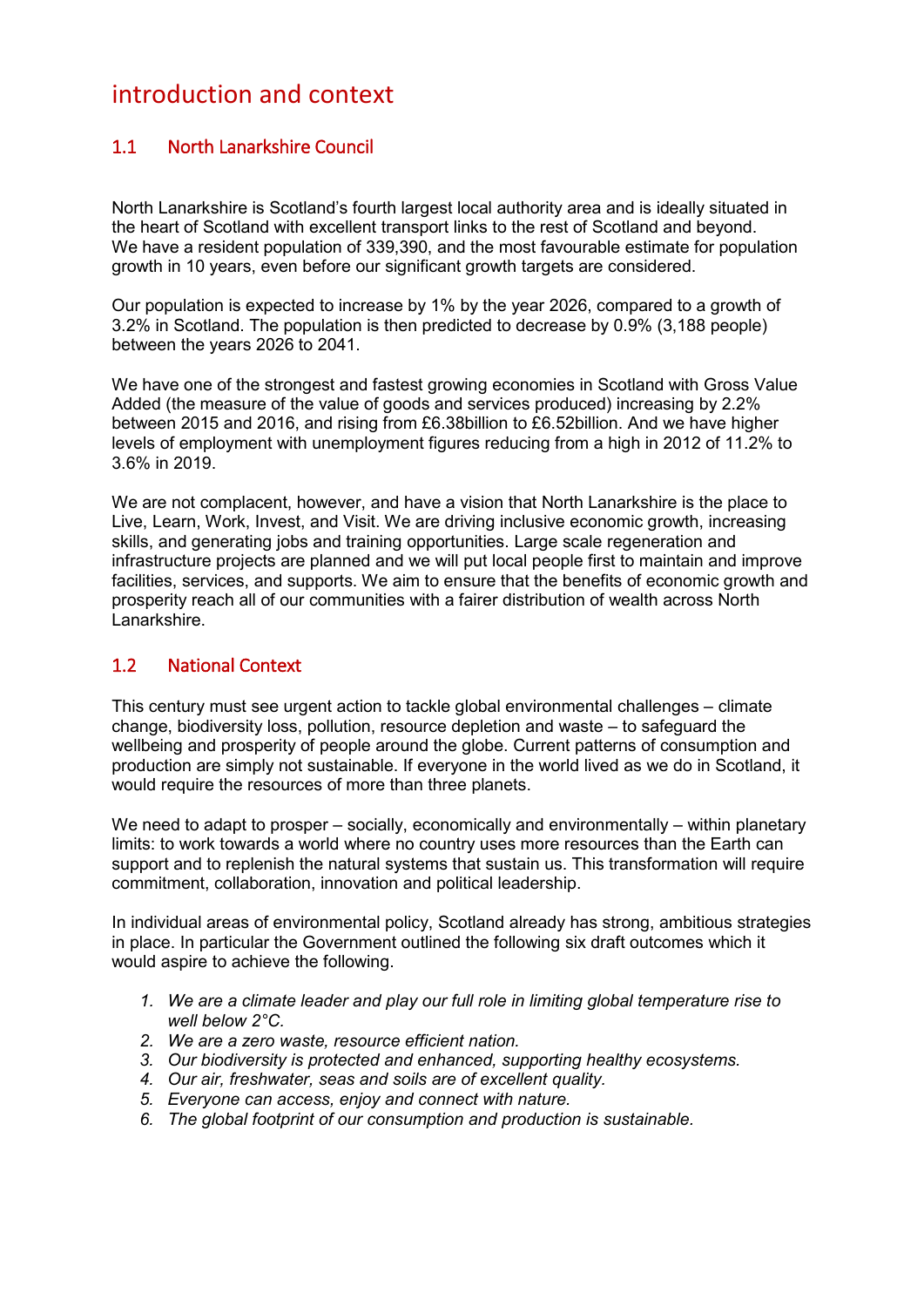The Scottish Government also pledged to reduce our plastic waste and to make all plastic packaging reusable or recyclable by 2030. Over the past 50 years, the role and importance of plastics in our economy has grown consistently. Global production of plastics has increased twentyfold since the 1960s, reaching 322 million tonnes in 2015. This is expected to double again over the next 20 years.

It is important therefore that the local ambitions of the council reflect these national ambitions, where appropriate.

A 2016 Scottish Government strategy 'Making things last' aims to move the country towards a more circular economy, aligning its economic and environmental objectives. It aims to bring together business sectors and individuals to jointly work towards that goal.

In a circular economy, systems are designed to make better use of valuable products and materials - changing the way they are produced and managed to have less impact on finite natural resources, and create greater economic benefit.

In relation to food and beverage retail packaging this means buying materials which are from a recycled source, making sure they are capable of being recycled and then ensuring they are recycled.

#### <span id="page-5-0"></span>1.3 Local Context

In April 2019, the council approved an Environment Strategy which brings together ten separate but related strategies, policies and plans. This ensures these are not implemented in isolation but take account of common factors to maximise their impact and contribute to a one council approach to the environment.

The Single Use Plastic Action Plan (SUPAP) is a sub policy of the Environment Strategy, demonstrating its vital contribution to our ambitions for the environment. It will deliver on our priority to '*Enhance participation, capacity, and empowerment across our communities'* and its underlying ambition statement to '*Ensure we keep our environment clean, safe, and attractive'* as detailed in the Plan for North Lanarkshire.

The Carbon Management Action Plan is a separate sub policy of the Environment Strategy which focuses on council projects and activities during 2019-2022 to achieve national carbon reduction targets. The SUPAP has obvious links to this action plan so we will work together to ensure each complements, and does not duplicate, the work of the other.

North Lanarkshire Council declared a climate emergency at a full council meeting on 20 June 2019. The council agreed that climate warming has reached such an unprecedented phase that an emergency declaration is justified. The Carbon Management Action Plan, the Single Use Plastic Action Plan and the other eight policies that comprise the Environment Strategy will ensure the carbon reduction agenda is embedded throughout the organisation.

The council is working to the Scottish Government's Household Waste Recycling Charter which intends to achieve a more consistent and better quality recyclate. Recent figures show an improvement in our recycling rate from 39% in 2017 to 44% in 2018, our highest ever recycling rate. This is still short of where we need to be but could easily be improved; as of February 2019, audits show that more than 50% of waste in our grey bins is recyclable. As a percentage of the residual waste collected, 30.6% of food waste, 14.3% of paper and card, 6% of glass, 5.5% of metal and 3.9% of plastic bottles are not being recycled.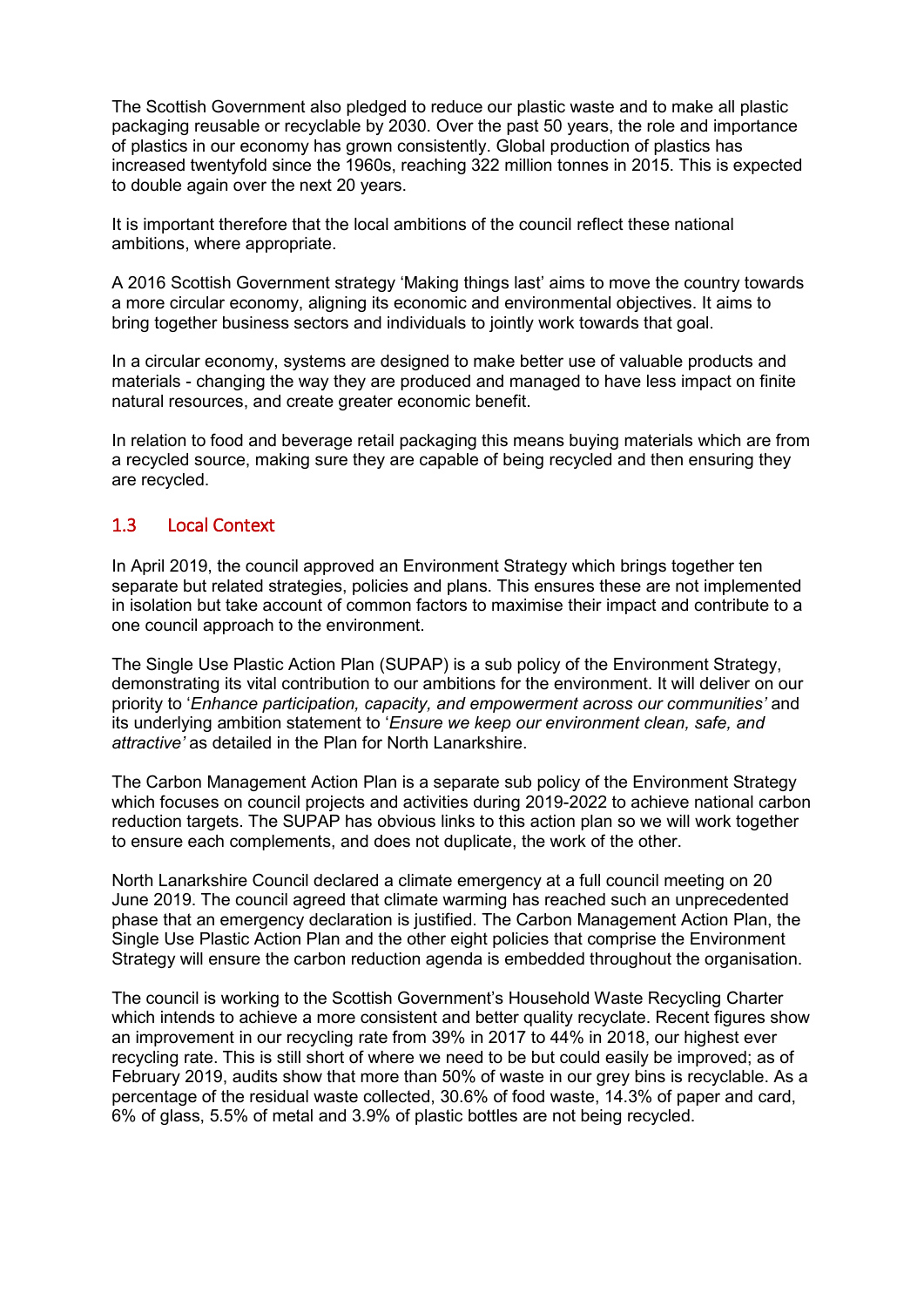## <span id="page-6-0"></span>Single Use Plastic

#### <span id="page-6-1"></span>2.1 Tackling the issue

Plastic is an incredibly useful material because of its versatility but it has disadvantages. It often ends up as litter where it breaks down into very small micro plastics which do not biodegrade but instead accumulate. Plastic is also non-renewable, made largely from fossil fuels, and discarding it is an extreme waste of a valuable resource.

Seeking alternatives is not a straightforward task and decisions need to be influenced by the full life cycle of the proposed alternatives.

There has been much negative publicity about Single Use Plastic (SUP) in the media however, as a result, residents in North Lanarkshire may be more receptive to change. This plan records some of the actions already taken to remove, reuse and reduce SUP along with future plans. We recognise this is phase one on our journey to reduce single use plastic from within our council and is focused mainly on catering items.

The Scottish Government is taking action and any targets or stats referred to in this document come from this source. In addition, proposed changes mean that suppliers have come on board and are actively seeking their own solutions.

In particular, the Scottish Government is introducing legislation on a broad spectrum of waste issues, including the Return Deposit Scheme. This will affect how we deliver products and services in the future and we will need to revisit some action points as changes are introduced.

How we tackle waste in our communities will also be subject to change. The Scottish Government target is that by 2025 only 5% of waste can end up in landfill. North Lanarkshire Council, along with other local authorities, will be using a new 'energy from waste' facility from December 2019. This will reduce the amount of waste sent to landfill, further helping to ensure that the small amount of plastic that we cannot recycle or remove will not break down into micro plastics and pollute our environment.

Within food and beverage retail packaging, SUP refers to any plastic item which is designed to be used only once; in the council this includes, but is not restricted to, the following.

- o Coffee vending cups
- o Plastic lids
- o Plastic cutlery
- o Food containers
- o Straws
- o Condiment sachets
- o Soft drink bottles
- o Bottle tops
- o Water cups

Our aim is to reduce or eliminate single use plastics on a phased basis. We will:

- identify current use;
- develop alternatives;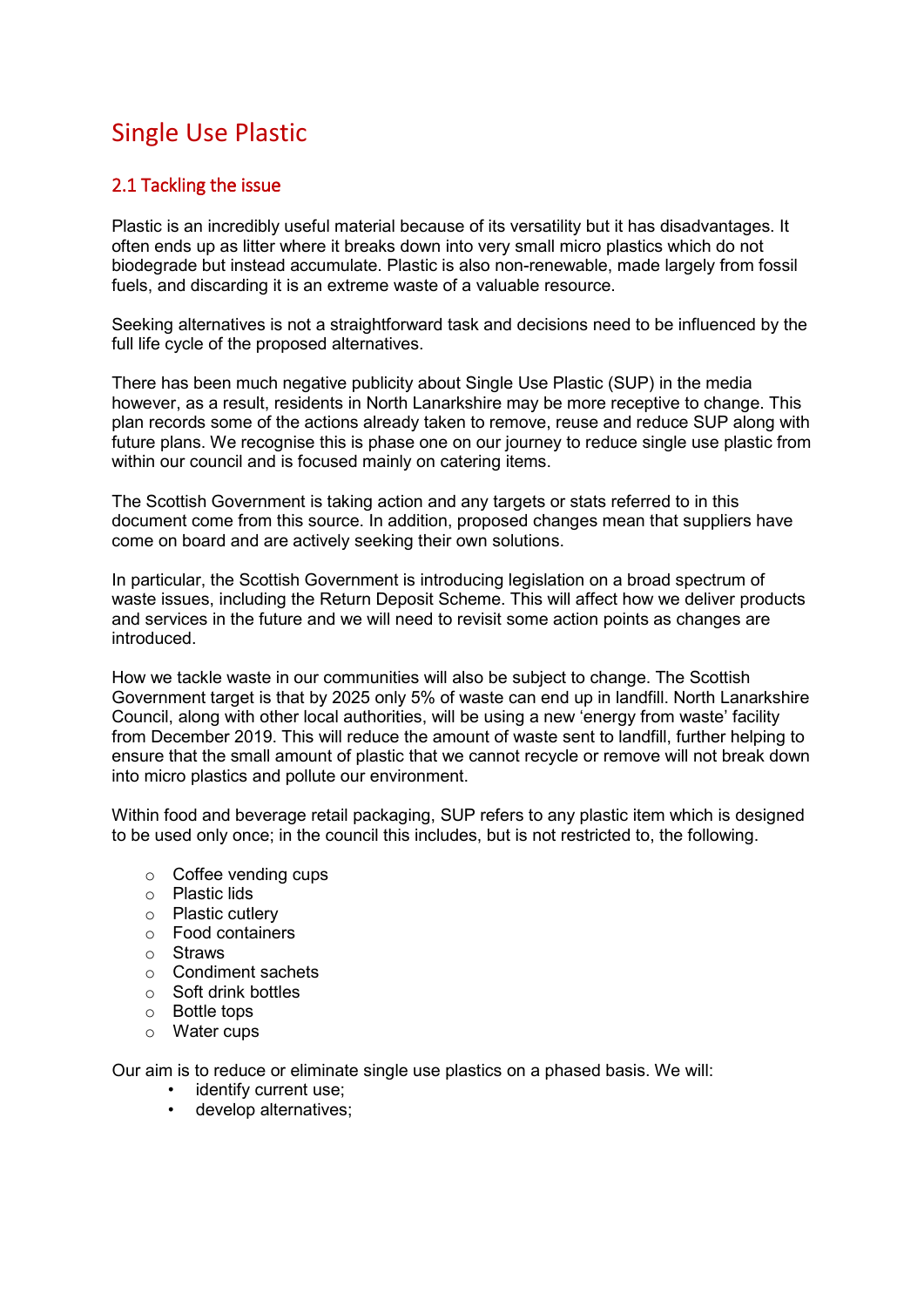- raise awareness, and
- implement change.

Where we have to use SUP, we will ensure these are recyclable – as far as possible.

#### <span id="page-7-0"></span>Reduce

We have removed loose plastic drinking straws, plastic water cups from water fountains and plastic coffee stirrers from purchasing templates and replaced with paper, where still required.

At our café outlets, we offer a 25p reduction to customers purchasing hot beverages who bring their own cup. We have also introduced a reusable cup available for purchase. These measures are helping to reduce the use of single use disposable cups by up to 29% in some of our staff food facilities.

#### <span id="page-7-1"></span>Reuse

We are working with our butchery supply partner to supply meats in reusable trays that the contractor removes after delivery to reuse, rather than using polystyrene or other disposable plastic.

We are replacing plastic water cups with polycarbonate reusable cups in cafes and at water coolers.

We have twenty five pilot primary schools trialing the following reductions in SUP.

- Cuplets which use a hard plastic straw are no longer sold at break time and Aqua Juice which also uses a hard plastic straw has been removed. Juice at lunch time is served from a jug into reusable polycarbonate tumblers.
- Removal of single use plastic tubs used to serve fruit pots, cheese and coleslaw products are now served in reusable polycarbonate bowls.
- Sandwiches are now served from a sealable container on to a reusable plate, rather than in a plastic sandwich corner.
- Foam cups and lids for soup have been removed and are now sold in a hard plastic cup with lid.

The pilot is in the evaluation stage and may be further impacted by forthcoming HMIe regulations which will remove fruit juice from primary schools.

#### <span id="page-7-2"></span>Recycle

Following advice from Muller Milk & Ingredients, who supply our schools with individual milk in tetra pak containers with attached plastic straw, pupils have been encouraged to push the straw into the carton at the end of service. This means the straws do not end up as litter. The company is working on a paper straw capable of piercing the container ready for introduction by end of 2020. This will make the container fully recyclable.

Our current fruit and veg supplier delivers all products to Culture NL on recyclable cardboard trays that have already been recycled from the Glasgow Wholesale Market.

We have introduced recycling waste stations within the main offices throughout the council separating landfill, light recycling and food waste.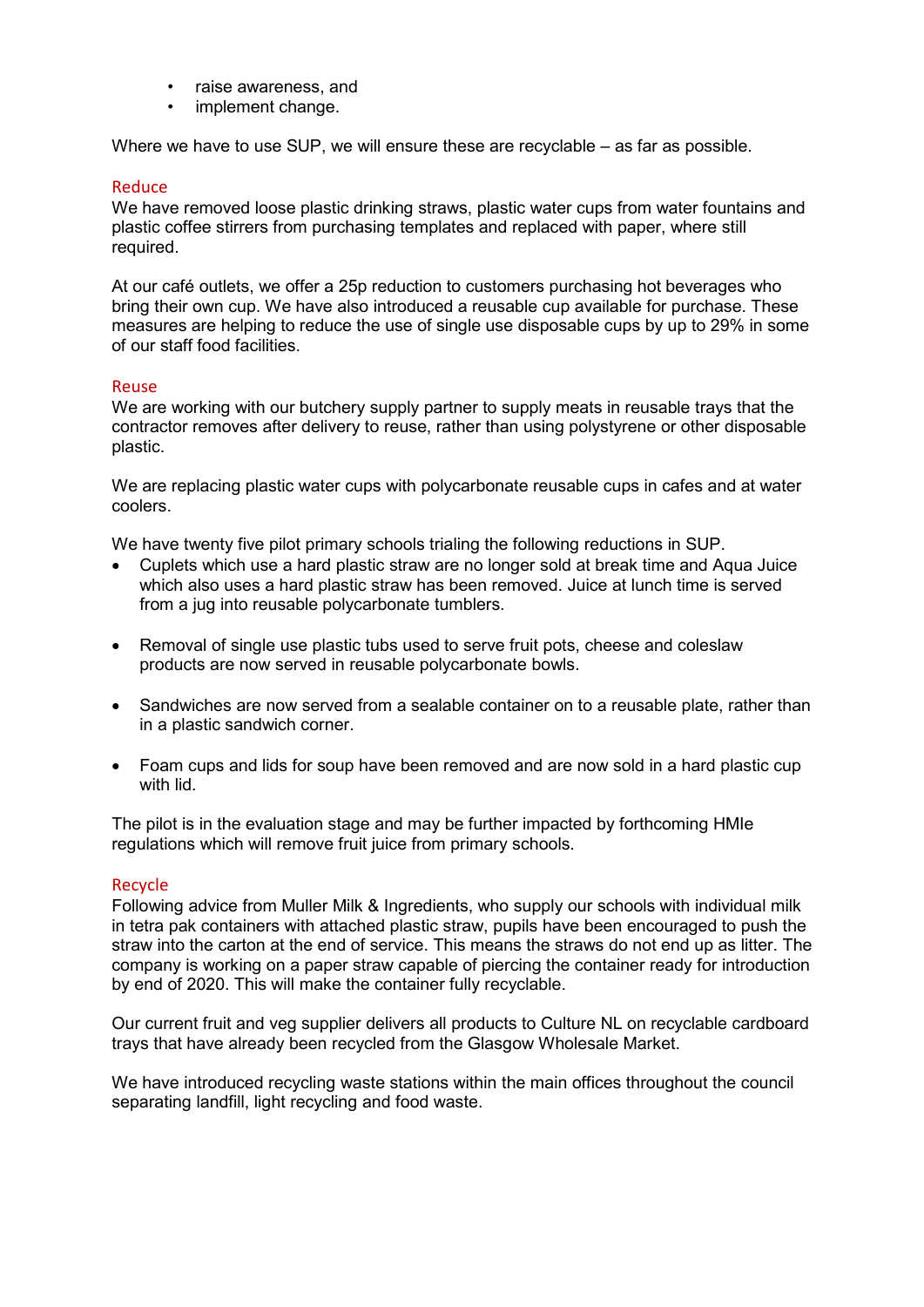We have included our waste partners within the scope of the policy to ensure that when no credible alternative products are available, that these can be easily recycled and don't end up in landfill.

#### <span id="page-8-0"></span>2.2 Action Plan

| Action                                                                                                                                                                                                                         | start             | timescale                                       |
|--------------------------------------------------------------------------------------------------------------------------------------------------------------------------------------------------------------------------------|-------------------|-------------------------------------------------|
| <b>Identify current use</b>                                                                                                                                                                                                    |                   |                                                 |
| Audit SUP in catering services within council and<br>ALEO buildings and, where feasible, set reduction<br>targets to be reviewed in future action plans.                                                                       | April 2019        | September<br>2019                               |
| Identify main SUP products within the catering service<br>at our Primary Schools which could be reduced or<br>limited on a phased basis without affecting budgets<br>and the day to day running of the school.                 | <b>June 2019</b>  | December<br>2020                                |
| Identify main SUP products within the catering service<br>at our Secondary Schools which could be reduced or<br>limited without affecting budgets and the day to day<br>running of the school.                                 | September<br>2020 | August 2022                                     |
| Identify easily removable single use items within<br>catering and look at implementing 'work arounds' or<br>alternatives to eliminate their use within staff and public<br>catering sites.                                     | <b>June 2019</b>  | August 2022                                     |
| <b>Develop alternatives</b>                                                                                                                                                                                                    |                   |                                                 |
| Research alternative products taking lifecycle analysis<br>and ease of recycling into account. This will ensure that<br>the alternative does not have a higher environmental<br>impact post use, than the product it replaces. | April 2019        | Ongoing as<br>industry<br>develops<br>solutions |
| Work more closely with our waste partners to identify<br>potential issues with recycling and collection of<br>replacement/future products and consider the financial<br>impact.                                                | May 2019          | Ongoing as<br>industry<br>develops<br>solutions |
| Research actions taken by other councils and large<br>corporate organisations                                                                                                                                                  | May 2019          | November 2019                                   |
| Reduce the availability of SUP cutlery from all Culture<br>and Leisure NL Ltd sites and pilot alternative actions<br>such as deposit schemes in main council buildings.                                                        | Aug 2019          | December<br>2019                                |
| Remove all SUP service trays within the CNL Food &<br>Hospitality Service to all council meetings taking place<br>in any council controlled venue.                                                                             | September<br>2019 | December 2019                                   |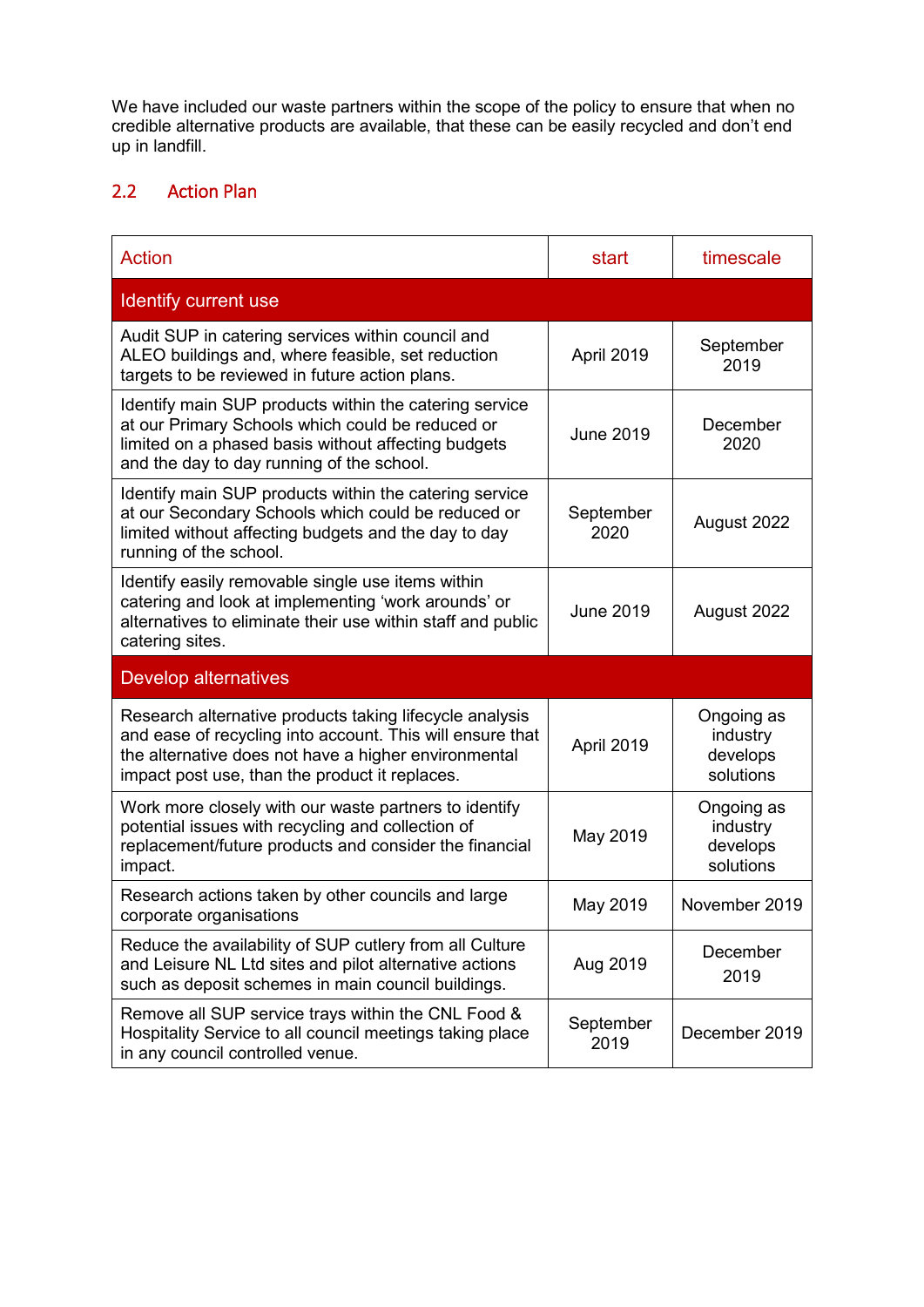| Work with internal council event organisers and aim to<br>reduce single use plastics at council led events and<br>consider alternatives.                                                                                    | September<br>2019 | December 2019                                         |
|-----------------------------------------------------------------------------------------------------------------------------------------------------------------------------------------------------------------------------|-------------------|-------------------------------------------------------|
| Work with large scale event organisers who work<br>with/alongside the council, raising the profile of<br>recycling and looking at alternative products to SUP.                                                              | Oct 2019          | April 2020                                            |
| Pilot use of single serve sauce sachets and replace<br>with dedicated pump action dispensers then roll out to<br>all NLC sites.                                                                                             | September<br>2019 | October 2020                                          |
| Raise awareness                                                                                                                                                                                                             |                   |                                                       |
| Organise council wide campaign with Corporate<br>Communications to advise on environmental impact                                                                                                                           | December<br>2019  | October 2020                                          |
| Work with all education establishments to<br>advise/promote of work being done to reduce SUP in<br>the school kitchens                                                                                                      | August 2019       | Ongoing                                               |
| Review recycling points throughout council buildings (in<br>line with asset management reduction) and review<br>signage to clarify what materials can be recycled.                                                          | Sept 2019         | Ongoing                                               |
| Raise awareness within catering kitchen facilities about<br>what food packaging can be recycled and how to<br>recycle it with laminated information posters within<br>each outlet.                                          | October 2019      | August 2020                                           |
| Implement change                                                                                                                                                                                                            |                   |                                                       |
| Liaise with Scotland Excel through regular contact or<br>User Intelligence Group meetings to include and<br>increase awareness and eliminate where possible the<br>use of SUP and sustainability credentials for suppliers. | <b>July 2019</b>  | As tenders<br>renew through<br>monitoring<br>meetings |
| Engage with current suppliers to encourage them to<br>reduce the amount of SUP in packaging and change to<br>recyclable and multi-use alternatives.                                                                         | <b>July 2019</b>  | As tenders<br>renew through<br>monitoring<br>meetings |
| Reduce identified SUP items from purchasing<br>templates using lifecycle, cost and environmental<br>impacts of the alternatives as part of the process.                                                                     | <b>July 2019</b>  | Ongoing                                               |
| Support Scottish Government initiatives including the<br>return deposit scheme.                                                                                                                                             | 2020              | Ongoing                                               |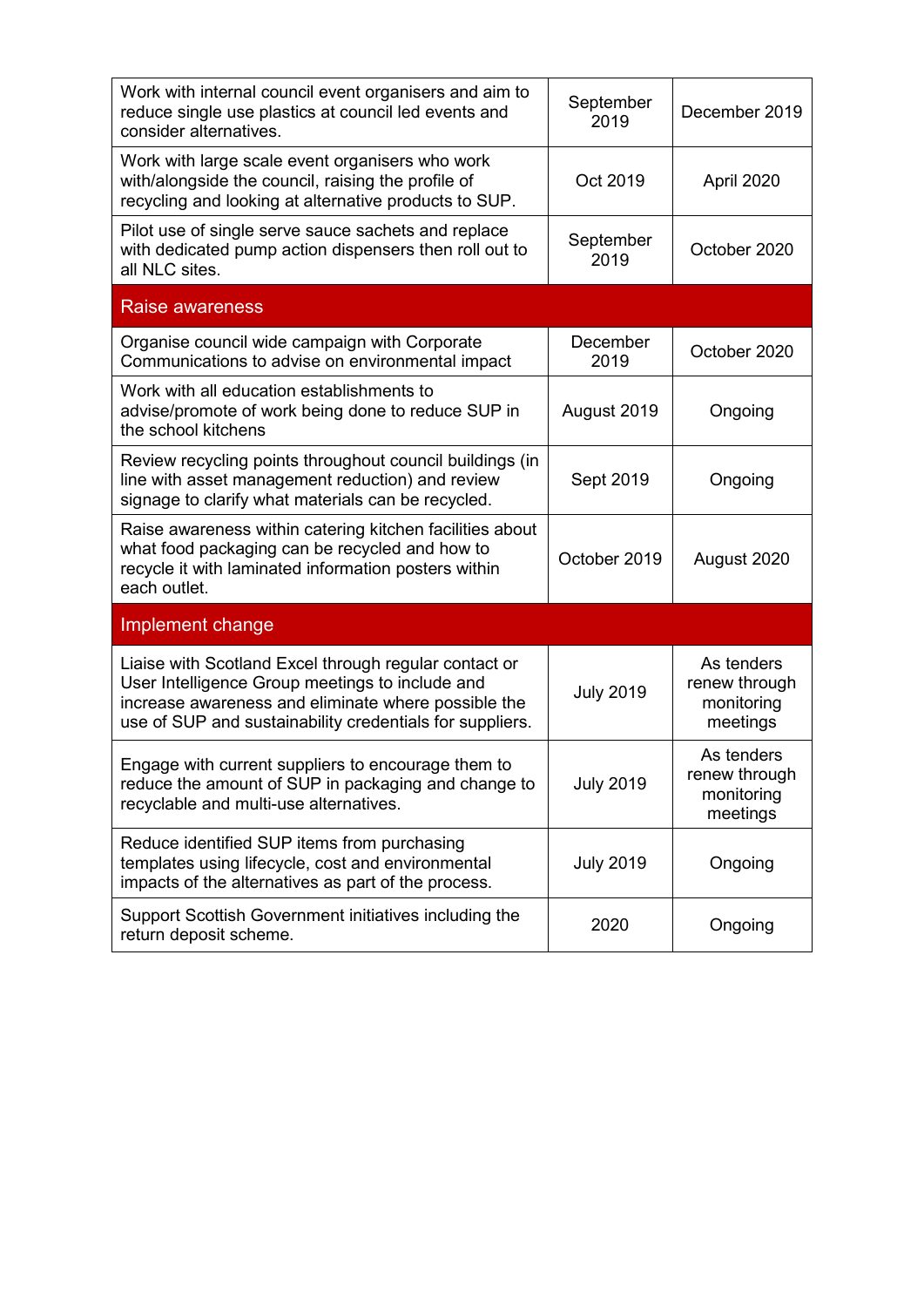## <span id="page-10-0"></span>Oversight and Impact

#### <span id="page-10-1"></span>3.1 Governance

The Single Use Plastic Action Plan will be monitored by the council's Environment and Transportation Committee and approved by Policy and Strategy Committee.

#### <span id="page-10-2"></span>3.2 Performance

Performance will be reported at appropriate intervals to the relevant council committee.

#### <span id="page-10-3"></span>3.3 Equalities and Fairer Scotland Duty

Our corporate commitment to equality is outlined within the council's Single Equality Scheme, which sets out our approach to meeting the duties laid out by the Equality Act 2010. An equalities impact assessment (EQIA) has been completed to assess the impact of the action plan on these groups. The assessment concluded that the impact assessment carried out did not produce any significant issues to warrant further actions. The outcomes of this action plan will also not have any effect on the Fairer Scotland Duty.

#### <span id="page-10-4"></span>3.4 Risk Management

The action plan will be subject to standard risk assessment. The following needs to be considered when looking at this plan.

- Lifetime cycle versus SUP cost The key indicators of environmental impact have several variables when it comes to rating the overall impact of a product.
	- Production what it takes to produce, input of energy and natural resources, transportation of raw materials and the finished product and any emissions and other pollutants from manufacturing.
	- Use how use of the product impacts humans or our environment, impact on health, lifespan of the product and the environmental impact of use (if any) – for example: washing of reusable cups
	- Post use  $-$  how disposal of the product impacts the environment, pollution, emissions from disposal (gasses from landfill or incineration) and the cost of recycling.
- Possibility of higher labour costs to wash reusable products and an increased staff resource required to implement changes as pilots are rolled out.
- Increased costs due to spillages, increased detergent costs, increased blue roll costs and the environmental impact of their increased use versus the reduced cost to procure the SUP product they replace.
- Customer perception is that single use plastic disposables are 'cleaner' than reusable products.
- Staff perception and negativity to change is possible as there may be an increase in work load.

#### <span id="page-10-5"></span>3.5 HR and Legislative

The action plan will comply with any relevant legislative requirement.